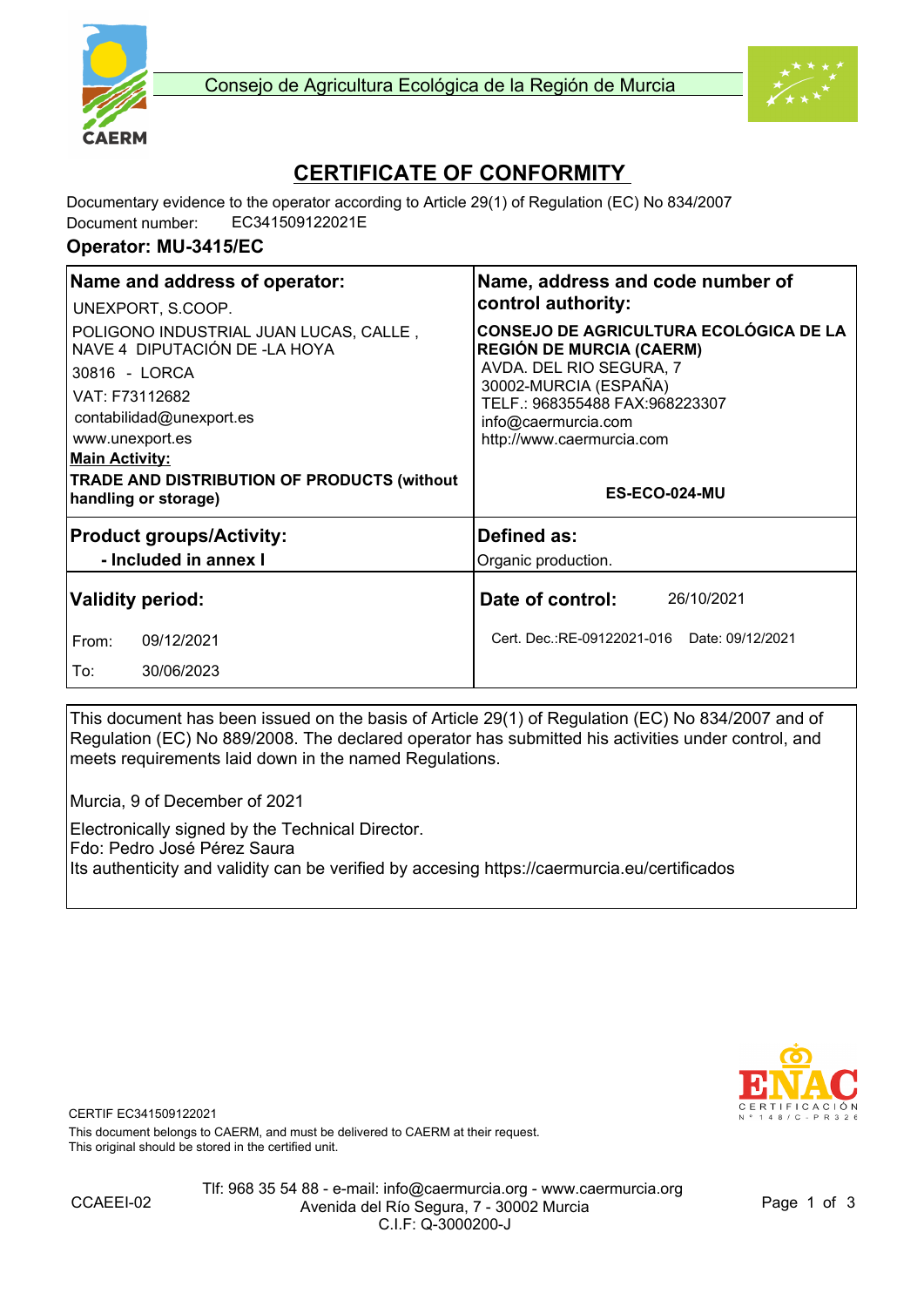

## **ANNEX I**

#### Is authorized to produce the following products under a organic production indication:

ALMOND ALOE VERA ALOE VERA DRINK ALOE VERA IN SYRUP ALOE VERA JAM APRICOT ARTICHOKE BEAN BROCCOLI CAULIFLOWER CELERY COL COURGETTE CUCUMBER CURRY EGGPLANT ESCAROLE **FRUIT PULP (APRICOT)** FRUIT PURE (APRICOT, PLUM, PEACH, STRAWBERRY) GRAPEFRUIT AND SERVICE SERVICES OF SALES AND GREEN PEA GROUND CAYENA GROUND DEHYDRATED TOMATO KHAKI LEMON LETTUCE MANDARIN MELON NECTARINE OLIVE OIL CONTROLLER ON A STATE OF THE OIL CONTROLLER OF THE OIL CONTROLLER OF THE OIL CONTROLLER OF THE OIL CONTROLLER OF THE OIL CONTROLLER OF THE OIL CONTROLLER OF THE OIL CONTROLLER OF THE OIL CONTROLLER OF THE OIL CON ORANGE PAPRIKA PEEL PAPRIKA POWDER PARAGUAYAN PEACH PEACH PEACH PEACH AND REACH PEACH PEACH AND REACH PEACH OF THE SAME REACH PEACH OF THE SAME REACH OF THE SAME REACH OF THE SAME REACH OF THE SAME REACH OF THE SAME REACH OF THE SAME REACH OF THE SAME REACH OF THE SAME REAC PEPPER PEPPER PISTACHIO PLUM PRESERVED PEPPERS PUMPKIN TOMATO WATERMELON

GRAPE

**\*Organic farming product**



CERTIF EC341509122021

This document belongs to CAERM, and must be delivered to CAERM at their request. This original should be stored in the certified unit.

Tlf: 968 35 54 88 - e-mail: info@caermurcia.org - www.caermurcia.org Avenida del Río Segura, 7 - 30002 Murcia C.I.F: Q-3000200-J